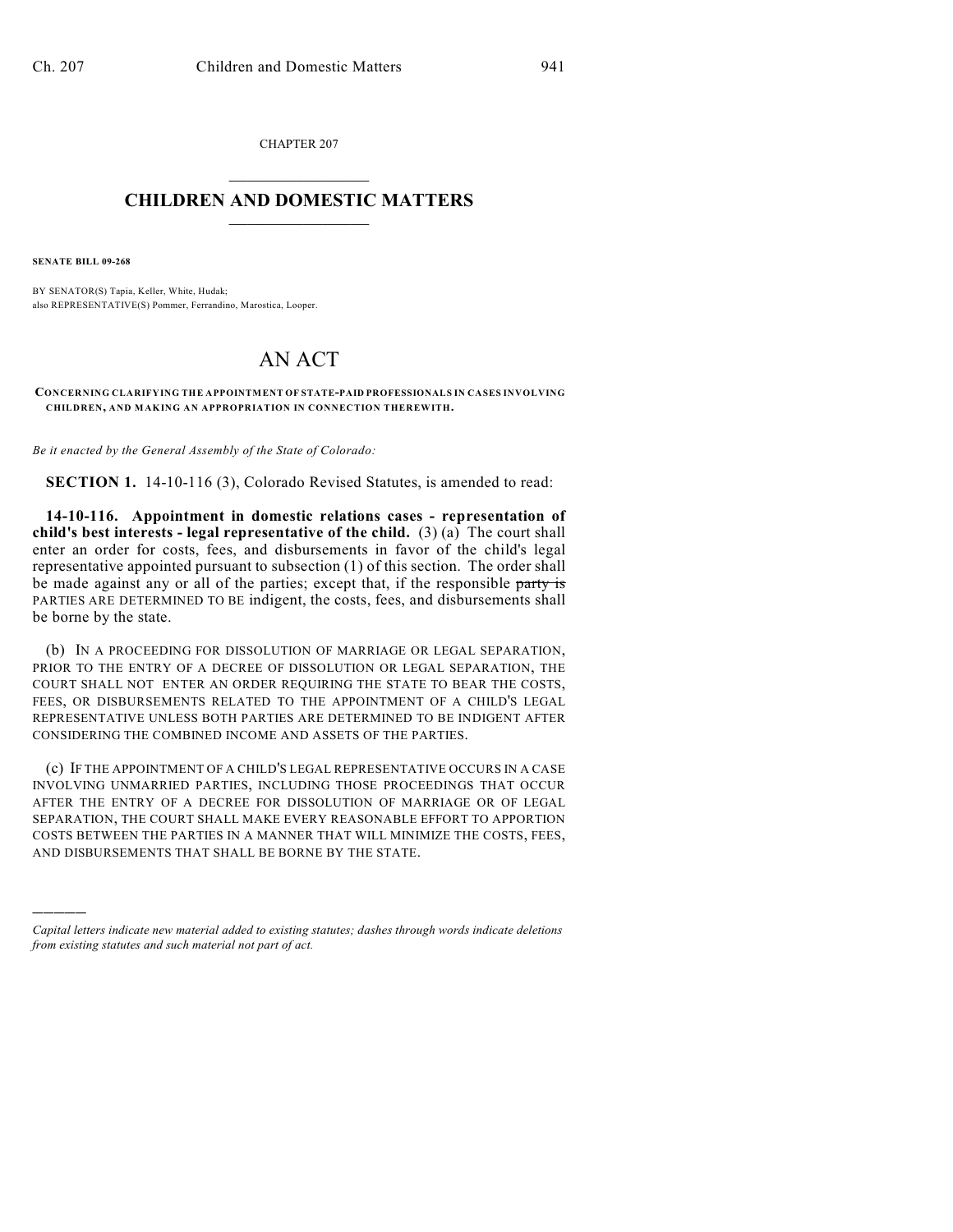**SECTION 2.** 14-10-116.5 (3), Colorado Revised Statutes, is amended to read:

**14-10-116.5. Appointment in domestic relations cases - child and family investigator.** (3) (a) The court shall enter an order for costs, fees, and disbursements in favor of the child and family investigator appointed pursuant to subsection (1) of this section. The order shall be made against any or all of the parties; except that, if the responsible party is PARTIES ARE DETERMINED TO BE indigent, the costs, fees, and disbursements shall be borne by the state.

(b) IN A PROCEEDING FOR DISSOLUTION OF MARRIAGE OR LEGAL SEPARATION, PRIOR TO THE ENTRY OF A DECREE OF DISSOLUTION OR LEGAL SEPARATION, THE COURT SHALL NOT ENTER AN ORDER REQUIRING THE STATE TO BEAR THE COSTS, FEES, OR DISBURSEMENTS RELATED TO THE APPOINTMENT OF A CHILD AND FAMILY INVESTIGATOR UNLESS BOTH PARTIES ARE DETERMINED TO BE INDIGENT AFTER CONSIDERING THE COMBINED INCOME AND ASSETS OF THE PARTIES.

(c) IF THE APPOINTMENT OF A CHILD AND FAMILY INVESTIGATOR OCCURS IN A CASE INVOLVING UNMARRIED PARTIES, INCLUDING THOSE PROCEEDINGS THAT OCCUR AFTER THE ENTRY OF A DECREE FOR DISSOLUTION OF MARRIAGE OR OF LEGAL SEPARATION, THE COURT SHALL MAKE EVERY REASONABLE EFFORT TO APPORTION COSTS BETWEEN THE PARTIES IN A MANNER THAT WILL MINIMIZE THE COSTS, FEES, AND DISBURSEMENTS THAT SHALL BE BORNE BY THE STATE.

**SECTION 3.** 19-1-111 (2) (a) (III), (2) (b), and (4), Colorado Revised Statutes, are amended to read:

**19-1-111. Appointment of guardian ad litem.** (2) The court may appoint a guardian ad litem in the following cases:

(a) For a child in a delinquency proceeding where:

(III) The court finds MAKES SPECIFIC FINDINGS that the APPOINTMENT OF A GUARDIAN AD LITEM IS NECESSARY TO SERVE THE best interests of the child will be served by an appointment AND SUCH SPECIFIC FINDINGS ARE INCLUDED IN THE COURT'S ORDER OF APPOINTMENT.

(b) For a child in proceedings under the "School Attendance Law of 1963", article 33 of title 22, C.R.S., WHEN THE COURT FINDS THAT THE APPOINTMENT IS NECESSARY DUE TO EXCEPTIONAL AND EXTRAORDINARY CIRCUMSTANCES.

(4) (a) EXCEPT AS PROVIDED IN PARAGRAPHS (b) AND (c) OFTHIS SUBSECTION (4), the appointment of a guardian ad litem pursuant to this section shall continue until such time as the court's jurisdiction is terminated.

(b) THE APPOINTMENT OF THE GUARDIAN AD LITEM SHALL TERMINATE IN A DELINQUENCY PROCEEDING:

(I) AT THE TIME SENTENCE IS IMPOSED, UNLESS THE COURT CONTINUES THE APPOINTMENT BECAUSE THE CHILD IS SENTENCED TO RESIDENTIAL OR COMMUNITY OUT-OF-HOME PLACEMENT AS A CONDITION OF PROBATION; OR